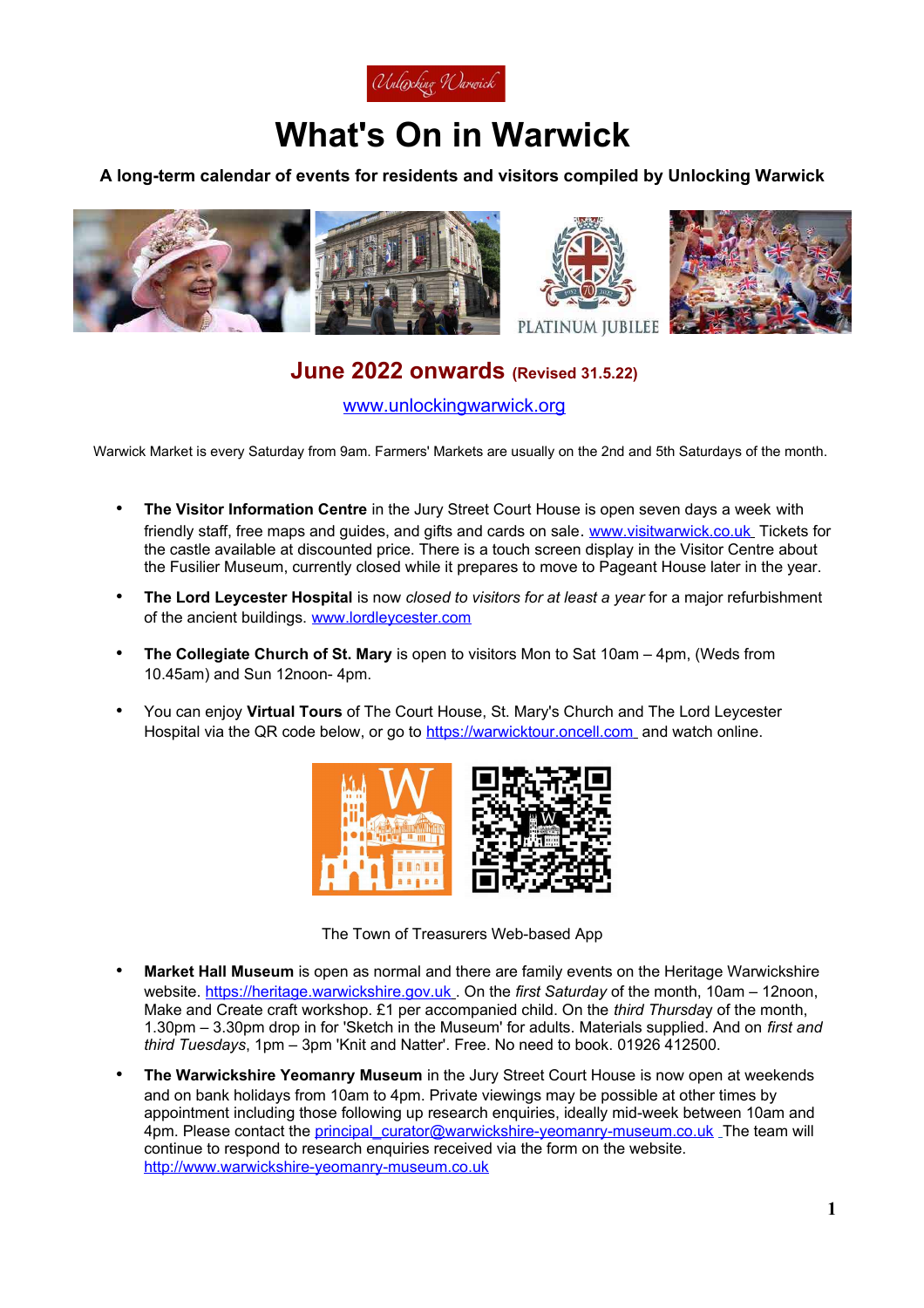- **The Museum of The Queen's Royal Hussars Churchill's Own** in Priory Road is open on Fridays, Saturdays, Sunday and Bank Holidays from 10am - 4pm, until October 31<sup>st</sup>. <https://www.facebook.com/The-Queens-Royal-Hussars-Museum-1087446214620464/>
- **The Fusilier Museum** in St. John's House is closed as it prepares to move to a new site in the centre of town; but it is still open for research enquiries, shop sales and events. 01926 492653
- **Guy's Cliffe Walled Garden** behind Hinton's Nursery on Coventry Road is open to the public from 1pm to 3.30pm on Fridays, Saturdays and Sundays. Entry is free but numbers are limited by a ticketing system. Book via the website: <http://www.guyscliffewalledgarden.org.uk/>
- **Hill Close Gardens** are open every day during the summer season, 11am 5pm, (last entry 4.30pm). There is no need to book. [www.hillclosegardens.com](http://www.hillclosegardens.com/) 01926 493339
- **The Mill Garden**. 55 Mill Street. The beautiful garden by the weir beneath the walls of the castle, is now open each day.
- **Unlocking Warwick's** monthly 'In The Ballroom' Socials, monthly Tea and Dance Lessons and Court House Tours have now returned. (See calendar below).

#### **2022**

## **June**

| 2 <sup>nd</sup>          | Hill Close Gardens. 10am - 12noon. Family Workshop: Boggling Bugs and Creepy<br>Crawleys. Book your place by emailing centremanager@hcgt.org.uk or phone 01926 493339                                                                                                                                                                                                                                                                                                                                                                                                                                                                                                                                                                |
|--------------------------|--------------------------------------------------------------------------------------------------------------------------------------------------------------------------------------------------------------------------------------------------------------------------------------------------------------------------------------------------------------------------------------------------------------------------------------------------------------------------------------------------------------------------------------------------------------------------------------------------------------------------------------------------------------------------------------------------------------------------------------|
| $2nd - 5th$              | The Queen's Platinum Jubilee. A four day holiday.<br>On Thursday 2 <sup>nd</sup> , 'Warwick Celebrates in the Market Place', organised by the Town Council.<br>12noon - 7pm. The mayor and the Town Crier will publicly announce the Jubilee at 12noon.<br>Live music; bring a picnic; fun for families. On Sunday 5th Street Parties are expected. Roads<br>closed for parties: Friday - Wathen Road. Saturday - Kemp Close; Meakins Close. Sunday -<br>Achilles Close; Blacklow Road; The Paddocks. Jubilee beacons will be lit across the country.<br>On Thursday, Warwick District's beacon will be lit at 9.45pm in Leamington's Pump Room<br>Gardens. https://www.queensjubileebeacons.com/ Warwick Town Council: 01926 411694 |
| 3 <sup>rd</sup>          | St. Mary's Church. 1.15pm - 2pm. Lunchtime Recital - Castalia (Director, Clive Letchford)<br>Free to attend. Retiring collection. www.stmaryswarwick.org.uk                                                                                                                                                                                                                                                                                                                                                                                                                                                                                                                                                                          |
| $\mathbf{A}^{\text{th}}$ | 11am - 11.45am. Court House, Jury Street. Court House Tour with Unlocking Warwick. A<br>Jubilee Saturday stroll around the Grade-1 listed building constructed after the Great Fire that<br>destroyed most of the town centre, as guides tell some of Warwick's rich history. Free to attend.<br>Assemble in the Visitor Information Centre, Jury Street. 01926 492212<br>www.unlockingwarwick.org                                                                                                                                                                                                                                                                                                                                   |
| 4 <sup>th</sup>          | St. Mary's Church. 7.30pm. Choral Pilgrimage 2022 with The Sixteen, Harry Christophers<br>conductor. Parry - Songs of Farewell, Cecilia McDowall - An Unexpected Shore,<br>Campion - Never, Weather-Beaten Sail, Author of Light, Tune thy Music<br>to thy Heart, Howells - Take him, Earth for Cherishing, plus a selection<br>of medieval carols. Tickets £7.50 - £35 available from 0333 010 2850 or<br>https://thesixteen.com/events/choral-pilgrimage-2022-warwick/select-seats/34801/                                                                                                                                                                                                                                          |
| 6 <sup>th</sup>          | The Chambers in the Jury Street Court House. 11am - 3pm. Free Valuation Day with Steve<br>Bruce from Kinghams Auctioneers and Valuers. Bring small items - your jewellery, paintings,<br>ceramics etc. enquiries@kinghamsauctioneers.com 01608 695695                                                                                                                                                                                                                                                                                                                                                                                                                                                                                |
| R <sup>th</sup>          | The Court House, Jury Street. 2pm - 4pm. In The Ballroom - A Cream Tea for the Queen's<br><b>Platinum Jubilee</b> with bingo and beetle - followed by tea and scones, a royal quiz, and time to<br>chat. £3 per person. (Cash on the door, please). Numbers are limited so pre-booking is<br>essential. Call the Visitor Centre on 01926 492212 to reserve a place, or email<br>enquiries@visitwarwick.co.uk<br>Organised by the Town Council and Unlocking Warwick. www.unlockingwarwick.org                                                                                                                                                                                                                                        |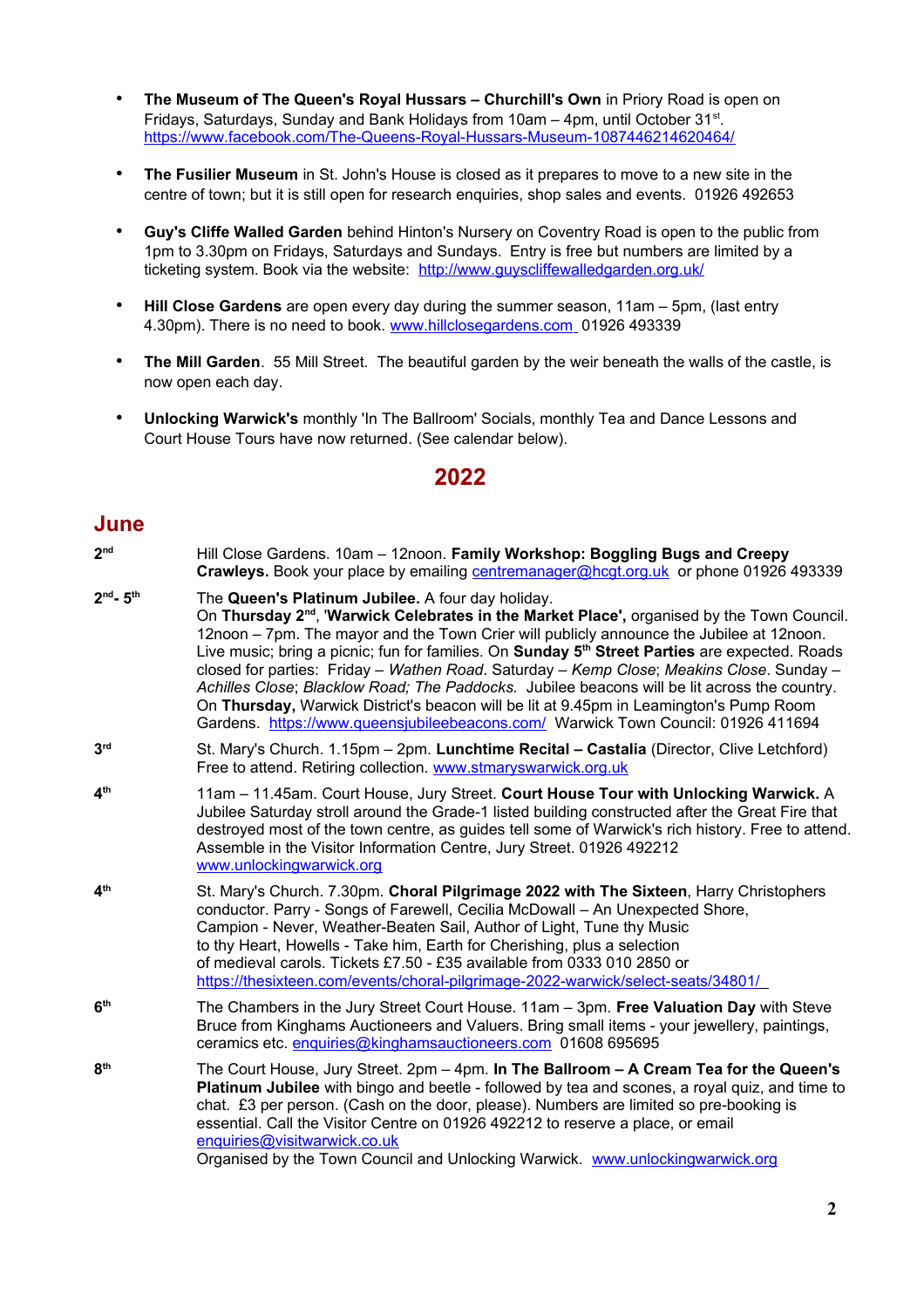- **10th** St. Mary's Church. 1.15pm 2pm. **Lunchtime Recital Matthew Howell** (organ). Free to attend. Retiring collection. [www.stmaryswarwick.org.uk](http://www.stmaryswarwick.org.uk/)
- **10th 12th** St. Nicholas Park. **Pub in the Park** hosted by celebrity chef James Martin. Food from top restaurants, drinks and music including Natalie Imbruglia, McFly and Sophie Ellis-Bextor. Tickets are now on sale. See prices and details here: <https://www.pubintheparkuk.com/warwick>
- **11th** St. Mary's Church. 7.30pm. **Concert by Warwickshire Symphony Orchestra**, Gillian Blair saxophone, Roger Coull conductor. Vaughan Williams - Fantasia on a Theme by Thomas Tallis, Cecilia McDowall - Dancing Fish, Milhaud - Scaramouche, Schumann - Symphony No 3, Op 97 'Rhenish'. Tickets £14 (concessions £7) and £18 (concessions £9) from  [www.wso.org.uk/](http://www.wso.org.uk/) Presto Music and 07922 119350
- **12th** From 9am. **Two Castles Run.** 10km from Warwick to Kenilworth raising money for charity. There will be road closures including St. Nicholas Church Street from 8.30am to about 10 am. Entry price £27.<http://www.twocastlesrun.org.uk/>Enter here: <https://www.stuweb.co.uk/events/2022/06/12/3945/>
- **14th** Warwick Castle, 6.30pm. **The Annual Mayor-Making Ceremony** when the current mayor, Cllr Richard Edgington will hand over to the Mayor Elect, Cllr. Parminder Singh Birdi. Members of the public are welcome to attend. For more information, contact the Mayor's Secretary Angela Clarke: 01926 411694 [civicadmin@warwicktowncouncil.org.uk](mailto:civicadmin@warwicktowncouncil.org.uk)
- **17th July 24th** The start of the **Warwick Choral Festival 2022** in multiple venues – an initiative called 'Warwick - A Singing Town' showcasing the various choirs in the town. [www.warwicksingingtown.co.uk](http://www.warwicksingingtown.co.uk/) The first event on **17th June is Singing for Pleasure – Summertime** at St. Paul's Church, Friar Street at 7.30pm, a charity concert by a local community choir in aid of Northleigh House School. Tickets £8 including refreshments, under 18s free, from Presto Music, Warwick Books or from John on 01926 747393
- **17th** Hill Close Garden. 2pm. **Head Gardener's Walk.** No extra charge. Gardening tips and advice about how to keep your garden in good shape in the summer months. 01926 493339 [www.hillclosegardens.com](http://www.hillclosegardens.com/)
- **17th** St. Mary's Church. 1.15pm 2pm. **Lunchtime Recital Julian Thomas** (organ) from Tonbridge School. Free to attend. Retiring collection. [www.stmaryswarwick.org.uk](http://www.stmaryswarwick.org.uk/)
- **17th** St. Paul's Church Hall, Friar Street. 7.30pm. **Warwick WI 'Colour Taste and Smell'**. An evening with Alison Foster, horticulturalist. All ladies welcome. For more information visit [www.warwickwi.weebly.com](http://www.warwickwi.weebly.com/) or email [warwickwi2@gmail.com](mailto:warwickwi2@gmail.com)
- **18th** Kingfisher Pools, St. Nicholas Park. From 9am. **Junior Fishing Drop-in Saturday.** No charge. Tackle provided.<http://www.kingfisherpool.co.uk/>
- **18th** Warwick Hall, Warwick School. 4pm. **Prokofiev's Peter and the Wolf.** Orchestra of the Swan, Zeb Soanes narrator, conductor tbc. Tickets: £15, £5 children under 16, wheelchair users and students, available from [www.bridgehousetheatre.co.uk](http://www.bridgehousetheatre.co.uk/) or contact the Box Office on 01926 776438. Email: [boxoffice@bridgehousetheatre.co.uk](mailto:boxoffice@bridgehousetheatre.co.uk)
- **18th** St. Mary's Church. 7.30pm. **Concert by Collegium Warwick with Beauchamp Sinfonetta.**  Director Oliver Hancock. Organist Adrian Moore. Mass in G - Schubert. The Cuckoo and the Nightingale - Handel. Cantata 147 - J.S. Bach. Adults £15; accompanied under-16s free. Tickets available from members of Collegium or on the door. [www.stmaryswarwick.org.uk](http://www.stmaryswarwick.org.uk/) part of the Warwick Choral Festival 2022.
- **18th** Hill Close Gardens. 6pm 9.30pm. **Midsummer Music in the Gardens.** Picnic in the gardens from 6pm. Music from 7pm. Refreshments on sale. Adults £15. Children £11.50. See the Hill Close Gardens website for performers. [www.hillclosegardens.com](http://www.hillclosegardens.com/)
- **18th July 3rd Warwickshire Open Studios.** Scores of local artists and potters show off their work in their own studios. Details and studio locations here: [www.warwickshireopenstudios.org/](https://www.warwickshireopenstudios.org/)
- **21st** Hill Close Gardens. 10am 12noon. **Workshop: Summer Propagation.** Tips and advice from the experts at the restored Victorian gardens. Pre-booking is essential. £25. (Members £20). Email [centremanager@hcgt.org.uk](mailto:centremanager@hcgt.org.uk) 01926 493339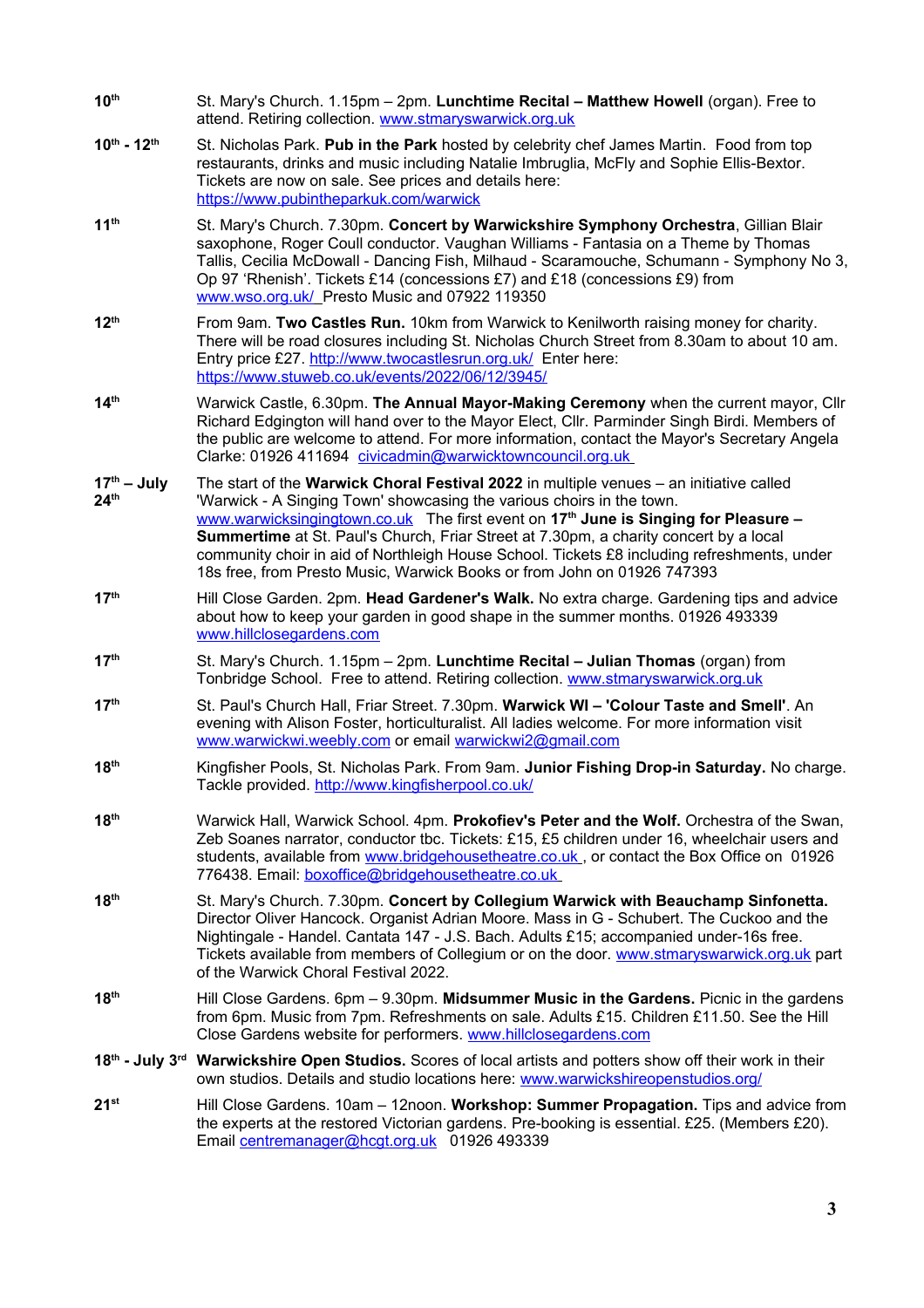- **21st** St. Mary's Church. 6.30pm. **The Mid Summer Young People's Concert** performed by pupils from local schools and organised by the Rotary Club. Doors open 5.45pm. Tickets £6 (under 16s £1) available from Claridges or Warwick Visitor Information Centre: 01926 492212
- **24th** St. Mary's Church. 1.15pm 2pm. **Lunchtime Recital Colin Druce** (organ) from Warwick School. Free to attend. Retiring collection. [www.stmaryswarwick.org.uk](http://www.stmaryswarwick.org.uk/)
- **25th Warwick Allotments Judging Day.** Judge Andrew Caine will visit all four of the town's allotment sites at Percy Estate, Railwayside, Canalside and Cape Housing. For more information phone the Town Council Visitor Centre: 01926 492212
- **25th** St. Mary's Church. 7.30pm. **Concert by the Choirs of St. Mary's with Beauchamp Sinfonietta.** Music by Parry, Mendelsshon, Vaughan Williams, Willan and Brahms. Tickets: Adults £13, accompanied under-16s free, available from  $9<sup>th</sup>$  May 2022 via Eventbrite. [https://www.eventbrite.co.uk/e/summer-concert-the-choir-of-st-marys-warwick-tickets-](https://www.eventbrite.co.uk/e/summer-concert-the-choir-of-st-marys-warwick-tickets-154840316555)  [154840316555](https://www.eventbrite.co.uk/e/summer-concert-the-choir-of-st-marys-warwick-tickets-154840316555)
- **26th** The Dream Factory, Playbox Theatre, Stratford Road. 7.30pm. **Royal Birmingham Conservatoire Opera,** Jeffrey Skidmore conductor. Charpentier - Les Arts Florissants, Offenbach - Mesdames de la Halle. Tickets £20 unreserved (£1 students and children) from Leamington and Warwick VIC Box Offices, 01926 334418 or [www.leamingtonmusic.org](http://www.leamingtonmusic.org/) or www.royalspacentreandtownhall.co.uk . Part of Warwick Choral Festival.
- **28th** Court House, Jury Street. 2pm 4pm. **Tea and Dance Lessons** in the ballroom. A social gathering suitable for ballroom dance beginners. Coaching by a professional dance teacher. Just £3 per person to include tea/coffee and cake. Organised by Warwick Town Council and Unlocking Warwick. Numbers limited so please book in advance at the Visitor Centre, or call them on 01926 492212. Or email enquiries@visitwarwick.co.uk
- **30th** St. Mary's Church 7.30pm. The highlights of the **Coronation of Queen Elizabeth II**, narrated by former Royal Correspondent, Nicholas Owen, with music from the ceremony by Armonico Consort and Baroque Players. Tickets from £17.50. Box office: 01926 334418. [www.armonico.org.uk](http://www.armonico.org.uk/)

# **July**

- **1**st **st** St. Mary's Church. 1.15pm – 2pm. **Lunchtime Recital – Young Musicians from Warwick** School. Free to attend. Retiring collection. [www.stmaryswarwick.org.uk](http://www.stmaryswarwick.org.uk/)
- **2** 11am – 11.45am. Court House, Jury Street. Court House Tour with Unlocking Warwick. A stroll around the Grade-1 listed building constructed after the Great Fire that destroyed most of the town centre, as guides tell some of Warwick's rich history. Free to attend. Assemble in the Visitor Information Centre, Jury Street. 01926 492212 [www.unlockingwarwick.org](http://www.unlockingwarwick.org/)
- **2** St. Mary's Church. 7.30pm. **Romance and Rhyme – Da Capo Chamber Choir.** Poetry in music for a cappella choir. Words by Blake, Lear, Silvestri and others, with music by Paul Mealor, Eric Whitacre and more. Tickets £12.50. Schoolchildren free. Available from  [www.dacapochoir.org.uk](http://www.dacapochoir.org.uk/)
- **3 Warwick – A Singing Town.** A day of singing events with children from local schools. Concert 1: 11.00am - 11.45am. Children from Evergreen School, Woodloes and Westgate Primary schools. Concert 2: 12.15pm - 1pm. Children from St. Mary Immaculate Catholic, Heathcote, and Aylesford Primary Schools. Concert 3: 1.30pm - 2.15pm. Children from Coten End Primary and All Saints Junior schools. Warwick's Got Singing Talent Grand Final. 6pm - 8pm. Bridge House Theatre. [www.warwcksingingtown.co.uk](http://www.warwcksingingtown.co.uk/) **3 rd** 10am – 5pm. **Warwick Vintage Carnival** in the town centre. A new event from CJ Events, with live '40s music on a stage in the Market Place, fairground rides, a steam railway, food and popup bars. Dress up in vintage style – best dressed will be judged by the Mayor.
- <https://www.cjseventswarwickshire.co.uk/events/e668573346c05929/> **3 rd** Court House, Jury Street. 10am – 4pm. **Craft Fair in the Ballroom.** Locally made gifts and artwork on display. For details email [enquiries@visitwarwick.co.uk](mailto:enquiries@visitwarwick.co.uk)
	-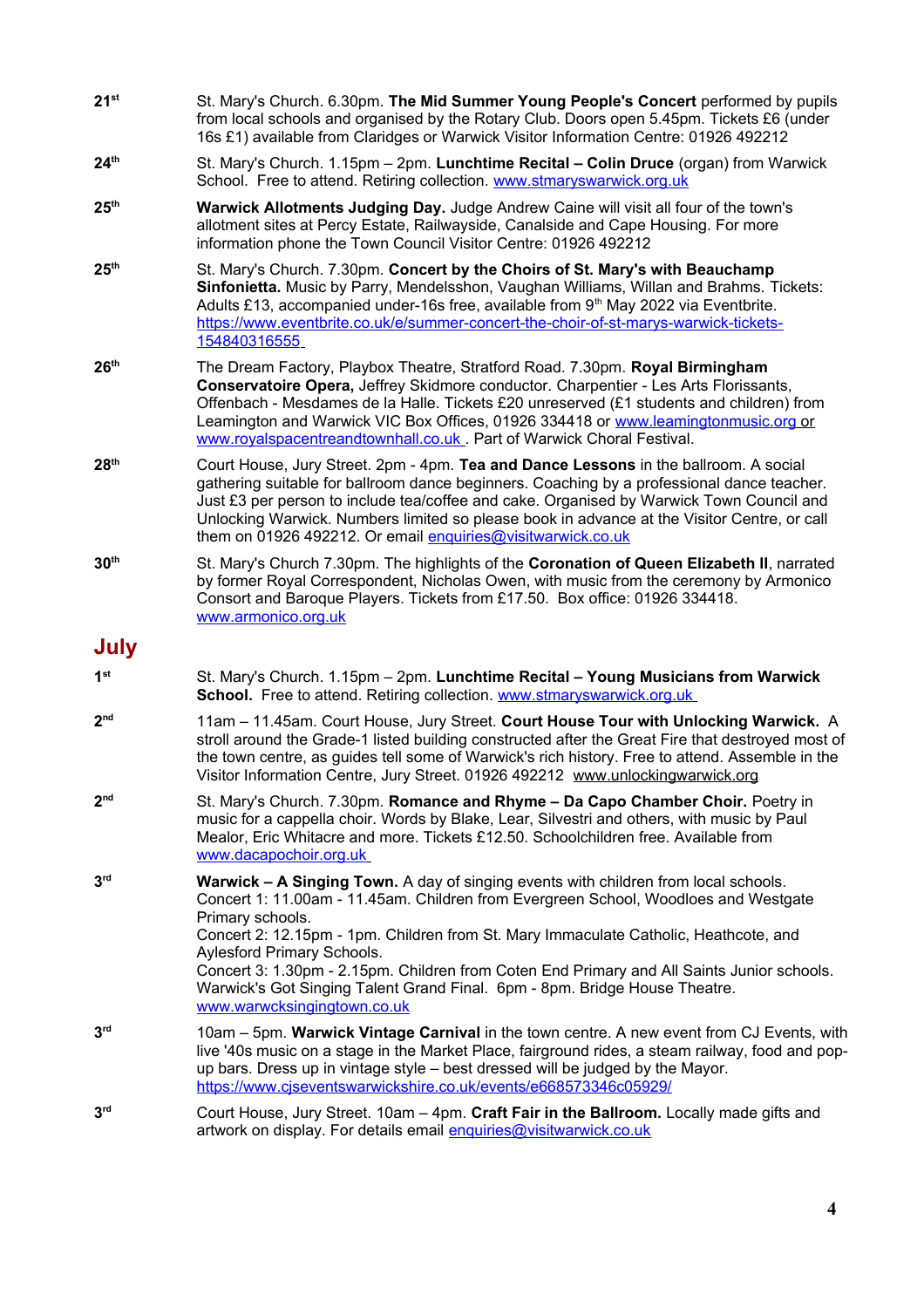- **5 th** St. Mary's Church. 7.30pm. **Choir of Clare College Cambridge – Programme Celebrating Ralph Vaughan Williams' 150th Anniversary.** Motets and anthems from England and America. Tickets £25, £15 and £1 students. (All unreserved) from Warwick Visitor Information Centre Box Office, [www.leamingtonmusic.org,](http://www.leamingtonmusic.org/) or phone 01926 334418
- **8 th** St. Mary's Church. 1.15pm – 2pm. **Lunchtime Recital – Andrew Kirk** (organ) from St. Mary Redcliffe, Bristol. Free to attend. Retiring collection. [www.stmaryswarwick.org.uk](http://www.stmaryswarwick.org.uk/)
- **9 th** St. Mary's Church nave. 7pm. **A Ceilidh featuring the Cats Whiskers Band** raising money for the church choirs. Light buffet included. Bar. Flat shoes advised. Tickets £20/£15 only from <https://fienta.com/ceilidh-july-2022>
- **9 th** St. Nicholas Church, Warwick. 7.30pm. **Divertimento: '70 Glorious Years'**. The singing ensemble perform a light-hearted look at British and Commonwealth music throughout the Queen's reign. Tickets £15. Under 18s free. Available from [www.divertimento.org.uk,](http://www.divertimento.org.uk/) or 01926 429607, or from Presto Music in Leamington.
- 9<sup>th</sup> 10<sup>th</sup> **Warwick Rotary Thai Festival** at the Racecourse. Food, music and entertainment. Book tickets here:<https://www.thejockeyclub.co.uk/warwick/events-tickets/the-warwick-thai-festival/>
- **13th** The Court House, Jury Street. 2pm 4pm. **In The Ballroom 'Everlasting Flowers' with Christine Ramsey.** Tips on how to dry and arrange flowers from your gardens or hedgerows. Followed by tea and cake, a quiz, and time to chat. £3 per person to include the tea. Numbers are limited, so *pre-booking is essential.* Call the Visitor Centre on 01926 492212 to reserve a place, or email [enquiries@visitwarwick.co.uk](mailto:enquiries@visitwaarwick.co.uk) Organised by the Town Council and Unlocking Warwick. [www.unlockingwarwick.org](http://www.unlockingwarwick.org/)
- **13th** Warwick Castle, Castle Lane. 6pm. **Michael Bublé at the Castle.** Tickets from [www.ticketmaster.co.uk](http://www.ticketmaster.co.uk/) [www.warwick-castle.com](http://www.warwick-castle.com/)
- **15th** Warwick Castle, Castle Lane. 6pm. **Tears for Fears.** Tickets from [www.axs.com](http://www.axs.com/)  [www.warwick-castle.com](http://www.warwick-castle.com/)
- **15th** St. Paul's Church Hall, Friar Street. 7.30pm. **Warwick WI Recycling Unusual Items.** A talk by Kebrina Barker. All ladies welcome. For more information visit [www.warwickwi.weebly.com](http://www.warwickwi.weebly.com/) or email [warwickwi2@gmail.com](mailto:warwickwi2@gmail.com)
- **15th 16th** Pageant Gardens. **Warwick Beer, Cider and Music Festival** organised by the Court Leet and raising money for local charities. Many local brews and entertainment. Friday  $15<sup>th</sup>$  4pm -10pm. Saturday 16<sup>th</sup> 12noon - 10pm.<https://warwickbeerfestival.com/>
- **15th 16th** The Dream Factory, Playbox Theatre. 7.30pm. **'Harmony'.** A summer presentation to celebrate the rich world of the Musical in it many forms. Music Director, Richard Norris. Ticket information: [www.playboxtheatre.com](http://www.playboxtheatre.com/)
- **16th** Hill Close Gardens. 11am 5pm. **Arts Festival.** A summer exhibition of arts and crafts around the gardens, with workshops, music and children's activities. Normal entry. Adults £5. Children 5-17s £1. Under 5s free. [www.hillclosegardens.com](http://www.hillclosegardens.com/) 01926 493339
- **16th** Kingfisher Pools, St. Nicholas Park. From 9am. **Junior Fishing Drop-in Saturday.** No charge. Tackle provided.<http://www.kingfisherpool.co.uk/>
- **21st 24th** Warwick Castle Park. CV34 6AX. **The Warwick Folk Festival** returns on a new site after cancellation last year. Music, dance, crafts and food. Venue open from 1pm Thursday to 12noon Monday. For details and tickets: [www.warwickfolkfestival.co.uk](http://www.warwickfolkfestival.co.uk/)
- **23rd** The **Smith Street Fair** with stalls, food, drink, music and morris dancers. 10am 8pm.
- **23rd** St. Mary's Church. 6.30pm. **Mascagni's Cavalleria Rusticana,** a concert in aid of Amnesty International by The Oriflamme ensemble with some operatic favourites. Tickets £15 (children £7.50) on the door and from Presto Music, Warwick books or email [jsault8@gmail.com](mailto:jsault8@gmail.com)
- **26th** Court House, Jury Street. 2pm 4pm. **Tea and Dance Lessons** in the ballroom. A social gathering suitable for ballroom dance beginners. Coaching by a professional dance teacher. Just £3 per person to include tea/coffee and cake. Organised by Warwick Town Council and Unlocking Warwick. Numbers limited so please book your place in advance at the Visitor Centre, or call them on 01926 492212. Or email enquiries@visitwarwick.co.uk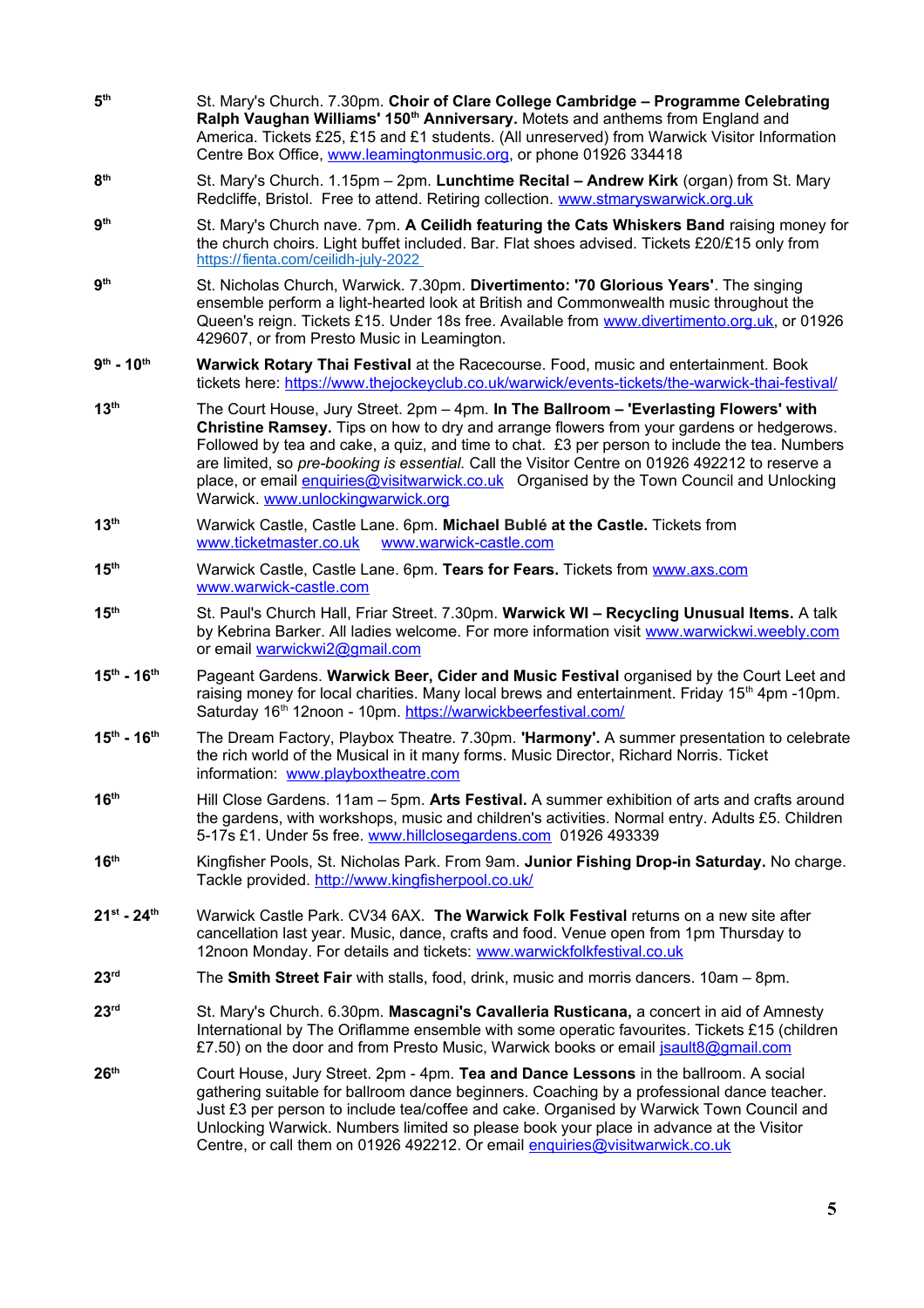**28th** The opening of the **The Commonwealth Games** hosted by Birmingham. There will be a big screen in Warwick Market Place showing the action throughout the games. On the final day, August 7th, the cycling road races will be in Warwick. (See below). Some road closures begin on August 3<sup>rd</sup>. Traffic calming measures on the route are to be removed, then replaced. [www.warwickshire.gov.uk/birmingham-commonwealth-games-2022/road-closures-1/1](http://www.warwickshire.gov.uk/birmingham-commonwealth-games-2022/road-closures-1/1)

## **August**

- **4 th** Hill Close Gardens**.** 2pm - 4pm. **Teddy Bear's Picnic.** Bring a bear and a picnic. £4 per child. Booking in advance essential. [www.hillclosegardens.com](http://www.hillclosegardens.com/)
- **6 th** 11am - 11.45am. Court House, Jury Street. **Court House Tour with Unlocking Warwick.** A stroll around the Grade-1 listed building constructed after the Great Fire that destroyed most of the town centre, as guides tell some of Warwick's rich history. Free to attend. Assemble in the Visitor Information Centre, Jury Street. 01926 492212 [www.unlockingwarwick.org](http://www.unlockingwarwick.org/)
- **7 th** 8am - 5pm. **Commonwealth Games Women's and Men's Cycling Road Races**. Starting and finishing at Myton Fields opposite St. Nicholas' Park. [https://www.birmingham2022.com/the](https://www.birmingham2022.com/the-games/schedule/)[games/schedule/](https://www.birmingham2022.com/the-games/schedule/) The cycle races are on the final day of the Games - July 28<sup>th</sup> to August  $7<sup>th</sup>$ when throughout the games there will be a big screen in Market Place showing the action. There will be many road closures for the cycle races. Here's the route: https://www.warwickdc.gov.uk/events/event/204/birmingham\_2022\_s\_cycling\_road\_race And information about road closures: [www.warwickshire.gov.uk/birmingham-commonwealth-games-2022/road-closures-1/1](http://www.warwickshire.gov.uk/birmingham-commonwealth-games-2022/road-closures-1/1)  Note: part of Myton Road will be closed from August  $3<sup>d</sup>$  - 8<sup>th</sup> to allow the erection of grandstands. Many thousands of spectators are expected. More information: <https://www.warwicktowncouncil.gov.uk/commonwealth-games-cycling-road-races/>
- **9 th** Hill Close Gardens. 10am - 12noon. **Summer Pruning Workshop.** £25. Pre-booking essential. [www.hillclosegardens.com](http://www.hillclosegardens.com/) . 01926 493339
- **10th** The Court House, Jury Street. 2pm 4pm. **In The Ballroom 'Antiques Collecting' with Steve Bruce.** Hints, tips and anecdotes on collecting. Bring in some small items and bruce may be able to tell you about them. Followed by tea and cake, a quiz, and time to chat. £3 per person to include the tea. Numbers are limited, so *pre-booking is essential.* Call the Visitor Centre on 01926 492212 to reserve a place, or email [enquiries@visitwarwick.co.uk](mailto:enquiries@visitwaarwick.co.uk) Organised by the Town Council and Unlocking Warwick. [www.unlockingwarwick.org](http://www.unlockingwarwick.org/)
- **14th** 8am 3pm. Market Place. **The Warwick Classic Car Show,** organised by the Court Leet and free to attend.<https://www.warwick-courtleet.co.uk/classic-car-show/>
- **19th** St. Paul's Church Hall, Friar Street. 7.30pm. **Warwick WI 'Summer Social** An evening of fun with a bring and share supper. All ladies welcome. For more information visit [www.warwickwi.weebly.com](http://www.warwickwi.weebly.com/) or email [warwickwi2@gmail.com](mailto:warwickwi2@gmail.com)
- **20th** From 9am. **Warwick Regatta 2022.** free to watch from St. Nicholas Park or Myton Fields. For details email: [regatta@warwwickboatclb.co.uk](mailto:regatta@warwwickboatclb.co.uk)
- **20th** Kingfisher Pools, St. Nicholas Park. From 9am. **Junior Fishing Drop-in Saturday.** No charge. Tackle provided.<http://www.kingfisherpool.co.uk/>
- **23rd** Court House, Jury Street. 2pm 4pm. **Tea and Dance Lessons** in the ballroom. A social gathering suitable for ballroom dance beginners. Coaching by a professional dance teacher. Just £3 per person to include tea/coffee and cake. Organised by Warwick Town Council and Unlocking Warwick. Numbers limited so please book your place in advance at the Visitor Centre, or call them on 01926 492212. Or email enquiries@visitwarwick.co.uk
- **23rd** Hill Close Gardens. **Jane Eyre Drama by Heartbreak Productions.** Picnic from 5pm. Drama at 6.30pm. Adults £15. Children £11.50. [www.hillclosegardens.com](http://www.hillcloseegardens.com/)
- **27th** 11am 11.45am. Court House, Jury Street. **A Bank Holiday Saturday Court House Tour with Unlocking Warwick.** A stroll around the Grade-1 listed building constructed after the Great Fire that destroyed most of the town centre, as guides tell some of Warwick's rich history. Free to attend. Assemble in the Visitor Information Centre, Jury Street. 01926 492212  [www.unlockingwarwick.org](http://www.unlockingwarwick.org/)